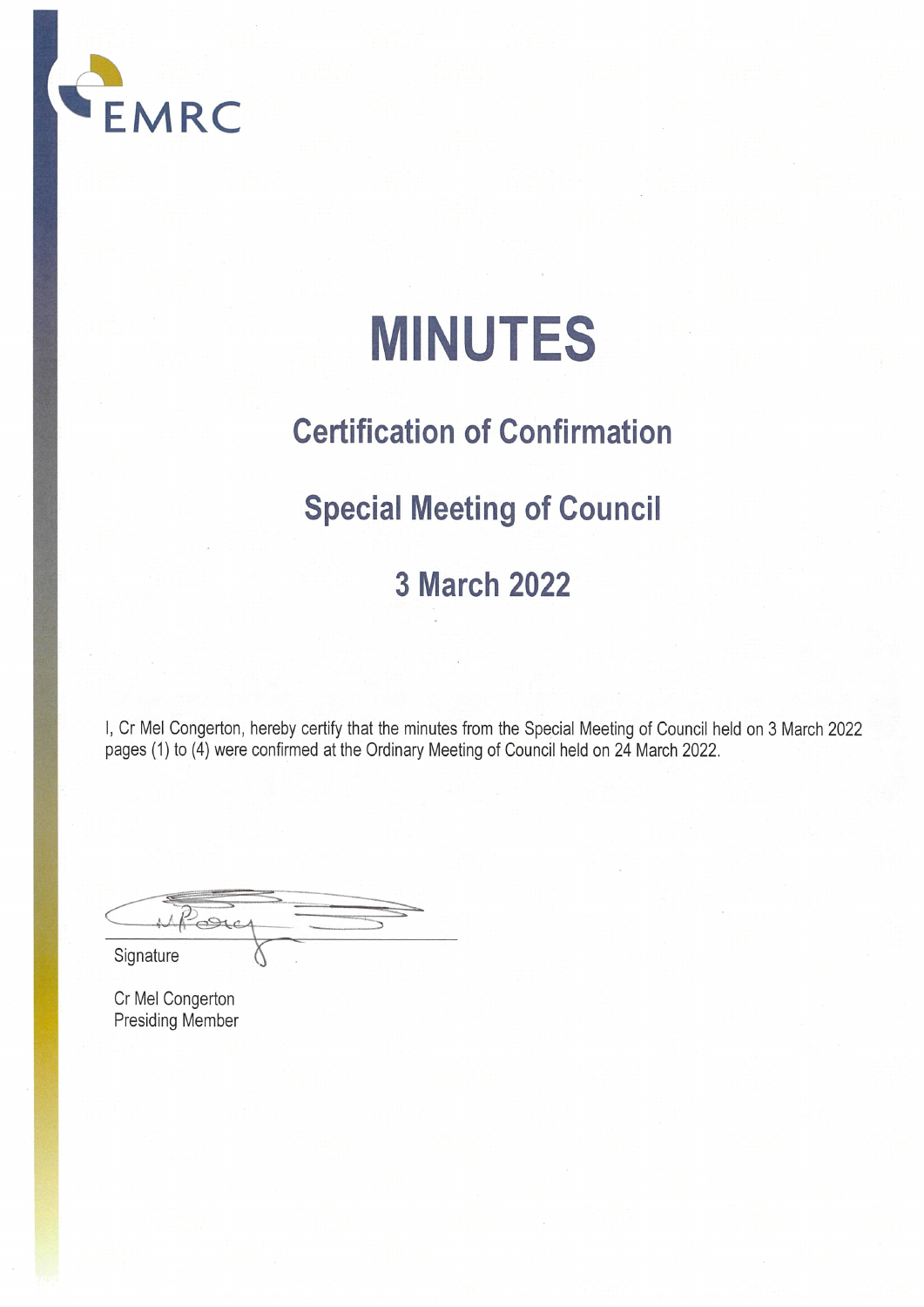

### **Special Meeting of Council 3 March 2022**

A Special Meeting of Council was held at the EMRC Administration Office, 1st Floor, 226 Great Eastern Highway, Ascot WA 6104 on **Thursday 3 March 2022.** The meeting commenced at **7.02pm.**

### **Table of Contents**

| 1              | <b>DECLARATION OF OPENING AND ANNOUNCEMENT OF VISITORS</b>                                                 | 1              |  |
|----------------|------------------------------------------------------------------------------------------------------------|----------------|--|
| $\overline{2}$ | ATTENDANCE, APOLOGIES AND LEAVE OF ABSENCE (PREVIOUSLY APPROVED)                                           | 1              |  |
| 3              | <b>DISCLOSURE OF INTERESTS</b>                                                                             | $\overline{2}$ |  |
| 4              | ANNOUNCEMENTS BY THE CHAIRMAN OR PRESIDING MEMBER WITHOUT<br><b>DISCUSSION</b>                             | $\overline{2}$ |  |
| 5              | PETITIONS, DEPUTATIONS AND PRESENTATIONS                                                                   | $\overline{2}$ |  |
| 6              | <b>CONFIRMATION OF MINUTES OF PREVIOUS MEETING</b>                                                         | $\overline{2}$ |  |
| $\overline{7}$ | <b>QUESTIONS BY MEMBERS FOR WHICH DUE NOTICE HAS BEEN GIVEN</b>                                            | $\overline{2}$ |  |
| 8              | <b>QUESTIONS BY MEMBERS WITHOUT NOTICE</b>                                                                 | $\overline{2}$ |  |
| 9              | ANNOUNCEMENT OF CONFIDENTIAL MATTERS FOR WHICH MEETINGS MAY BE<br><b>CLOSED TO THE PUBLIC</b>              | $\overline{2}$ |  |
| 10             | <b>BUSINESS NOT DEALT WITH FROM A PREVIOUS MEETING(S)</b>                                                  | $\overline{2}$ |  |
| 11             | <b>REPORTS OF EMPLOYEES</b>                                                                                | $\overline{2}$ |  |
| 12             | <b>REPORTS OF DELEGATES</b>                                                                                | $\overline{2}$ |  |
| 13             | NEW BUSINESS OF AN URGENT NATURE APPROVED BY THE CHAIRMAN OR<br>PRESIDING MEMBER OR BY DECISION OF MEETING |                |  |
| 14             | <b>CONFIDENTIAL MATTERS FOR WHICH THE MEETING MAY BE CLOSED TO THE</b><br><b>PUBLIC</b>                    | $\overline{3}$ |  |
|                | HAZELMERE WOOD WASTE TO ENERGY PLANT UPDATE (D2022/03018)<br>14.1                                          | $\overline{4}$ |  |
| 15             | <b>FUTURE SPECIAL MEETINGS OF COUNCIL</b>                                                                  | 4              |  |
| 16             | <b>DECLARATION OF CLOSURE OF MEETING</b><br>4                                                              |                |  |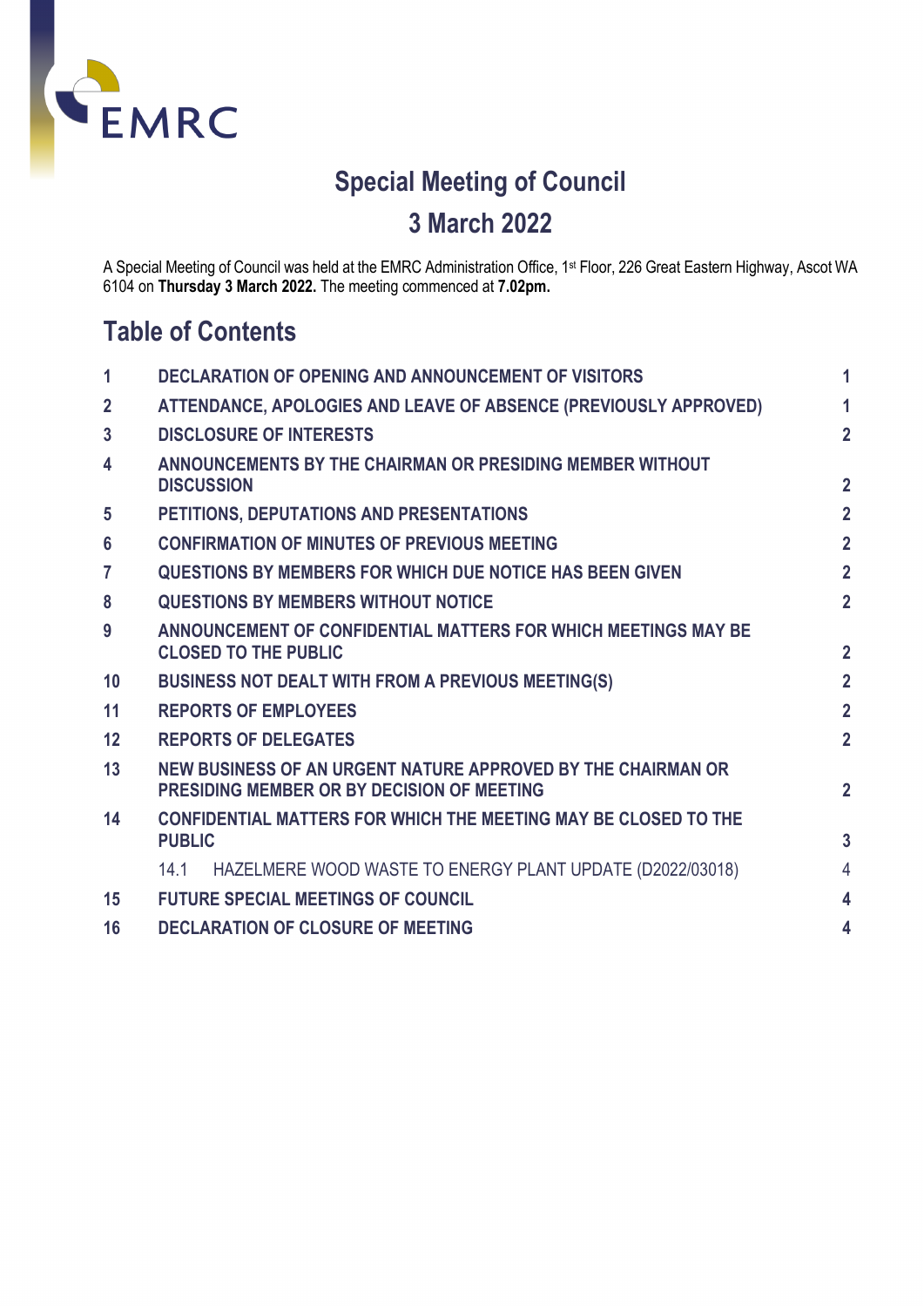

#### <span id="page-2-0"></span>**1 DECLARATION OF OPENING AND ANNOUNCEMENT OF VISITORS**

The Chairman opened the meeting at 7.02pm.

#### 1.1 ACKNOWLEDGEMENT OF COUNTRY

The Chairman acknowledged the traditional custodians of the land on which the meeting was held and paid respects to elders past, present and future.

#### <span id="page-2-1"></span>**2 ATTENDANCE, APOLOGIES AND LEAVE OF ABSENCE (PREVIOUSLY APPROVED)**

#### **Councillor Attendance**

| Cr Mel Congerton       | <b>EMRC Chairman</b>        | City of Swan       |
|------------------------|-----------------------------|--------------------|
| Cr Dylan O'Connor      | <b>EMRC Deputy Chairman</b> | City of Kalamunda  |
| Cr Kathryn Hamilton    | <b>EMRC Member</b>          | Town of Bassendean |
| Cr Hilary MacWilliam   | <b>EMRC Member</b>          | Town of Bassendean |
| Cr Steven Ostaszewskyj | <b>EMRC Member</b>          | City of Bayswater  |
| Cr Margaret Thomas     | <b>EMRC Member</b>          | City of Kalamunda  |
| Cr John Daw            | <b>EMRC Member</b>          | Shire of Mundaring |
| Cr Doug Jeans          | <b>EMRC Member</b>          | Shire of Mundaring |
| Cr Charlie Zannino     | <b>EMRC Member</b>          | City of Swan       |
|                        |                             |                    |

#### **Apologies**

Cr Michelle Sutherland EMRC Member City of Bayswater

#### **EMRC OFFICERS**

Mr Douglas Bruce Chief Project Officer

#### **EMRC Observers**

#### **Visitor(s)**

Mr Marcus Geisler Chief Executive Officer Mr Hua Jer Liew Chief Financial Officer Mrs Wendy Harris **Chief Sustainability Officer** Mr Brad Lacey Chief Operating Officer Mrs Lee Loughnan Personal Assistant to Chief Financial Officer (Minutes)

Mr David Ameduri **Manager Financial Services** Ms Izabella Krzysko Manager Procurement & Governance Mr David Schmidt Manager Information Services Ms Theresa Eckstein Executive Assistant to Chief Executive Officer

Mr Greg Mohen Consultant Consultant Law Central Legal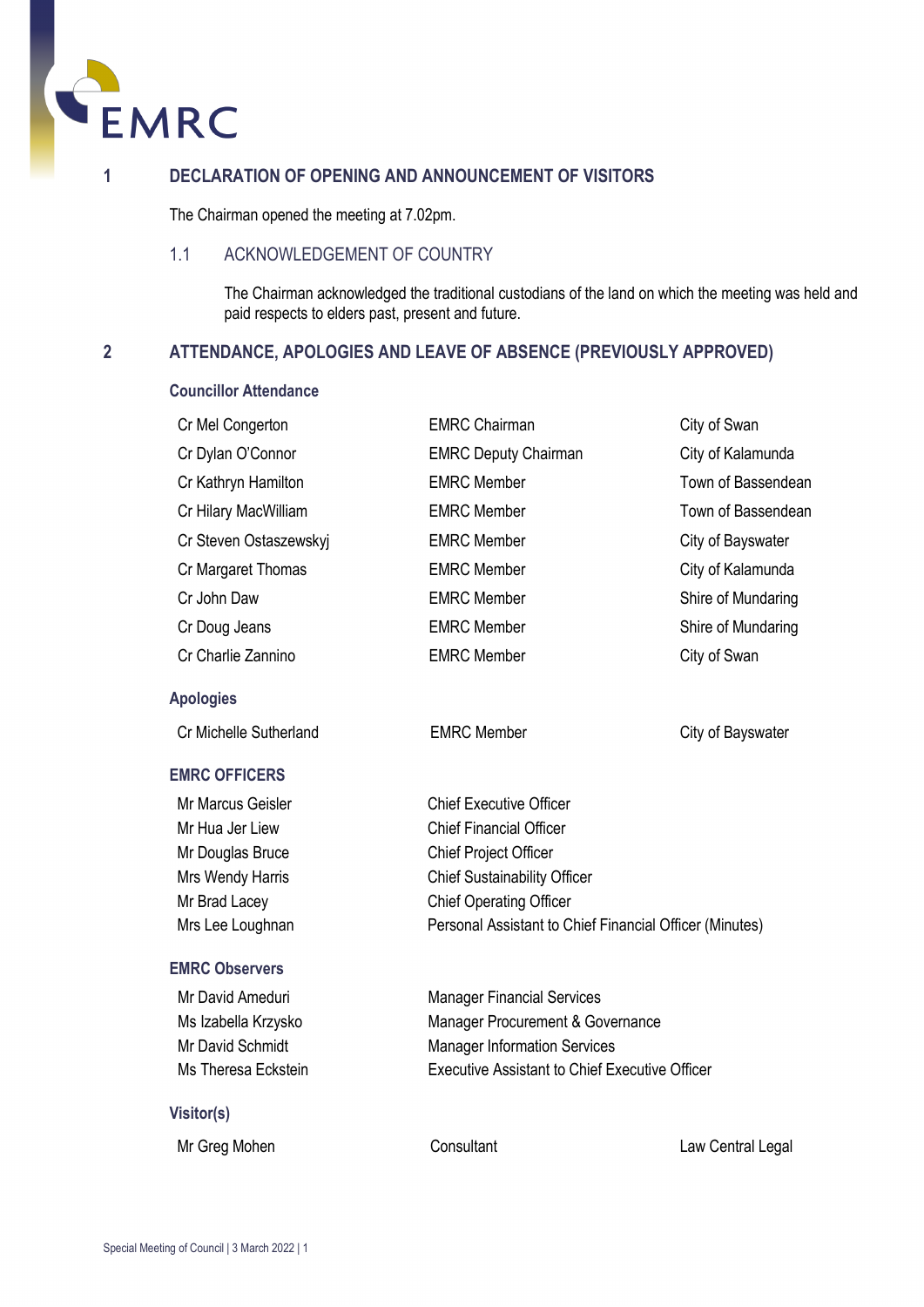

<span id="page-3-0"></span>

Nil

<span id="page-3-1"></span>**4 ANNOUNCEMENTS BY THE CHAIRMAN OR PRESIDING MEMBER WITHOUT DISCUSSION**

Nil

<span id="page-3-2"></span>**5 PETITIONS, DEPUTATIONS AND PRESENTATIONS**

Nil

<span id="page-3-3"></span>**6 CONFIRMATION OF MINUTES OF PREVIOUS MEETING**

Nil

<span id="page-3-4"></span>**7 QUESTIONS BY MEMBERS FOR WHICH DUE NOTICE HAS BEEN GIVEN**

Nil

### <span id="page-3-5"></span>**8 QUESTIONS BY MEMBERS WITHOUT NOTICE**

Nil

#### <span id="page-3-6"></span>**9 ANNOUNCEMENT OF CONFIDENTIAL MATTERS FOR WHICH MEETINGS MAY BE CLOSED TO THE PUBLIC**

NOTE: Section 5.23(2) of the *Local Government Act 1995*, details a number of matters upon which Council may discuss and make decisions without members of the public being present. These matters include: matters affecting employees; personal affairs of any person; contractual matters; legal advice; commercial-in-confidence matters; security matters; among others.

The following confidential reports are covered in Section 14 of this agenda.

> HAZELMERE WOOD WASTE TO ENERGY PLANT UPDATE

### <span id="page-3-7"></span>**10 BUSINESS NOT DEALT WITH FROM A PREVIOUS MEETING(S)**

Nil

<span id="page-3-8"></span>**11 REPORTS OF EMPLOYEES**

Nil

### <span id="page-3-9"></span>**12 REPORTS OF DELEGATES**

Nil

#### <span id="page-3-10"></span>**13 NEW BUSINESS OF AN URGENT NATURE APPROVED BY THE CHAIRMAN OR PRESIDING MEMBER OR BY DECISION OF MEETING**

Nil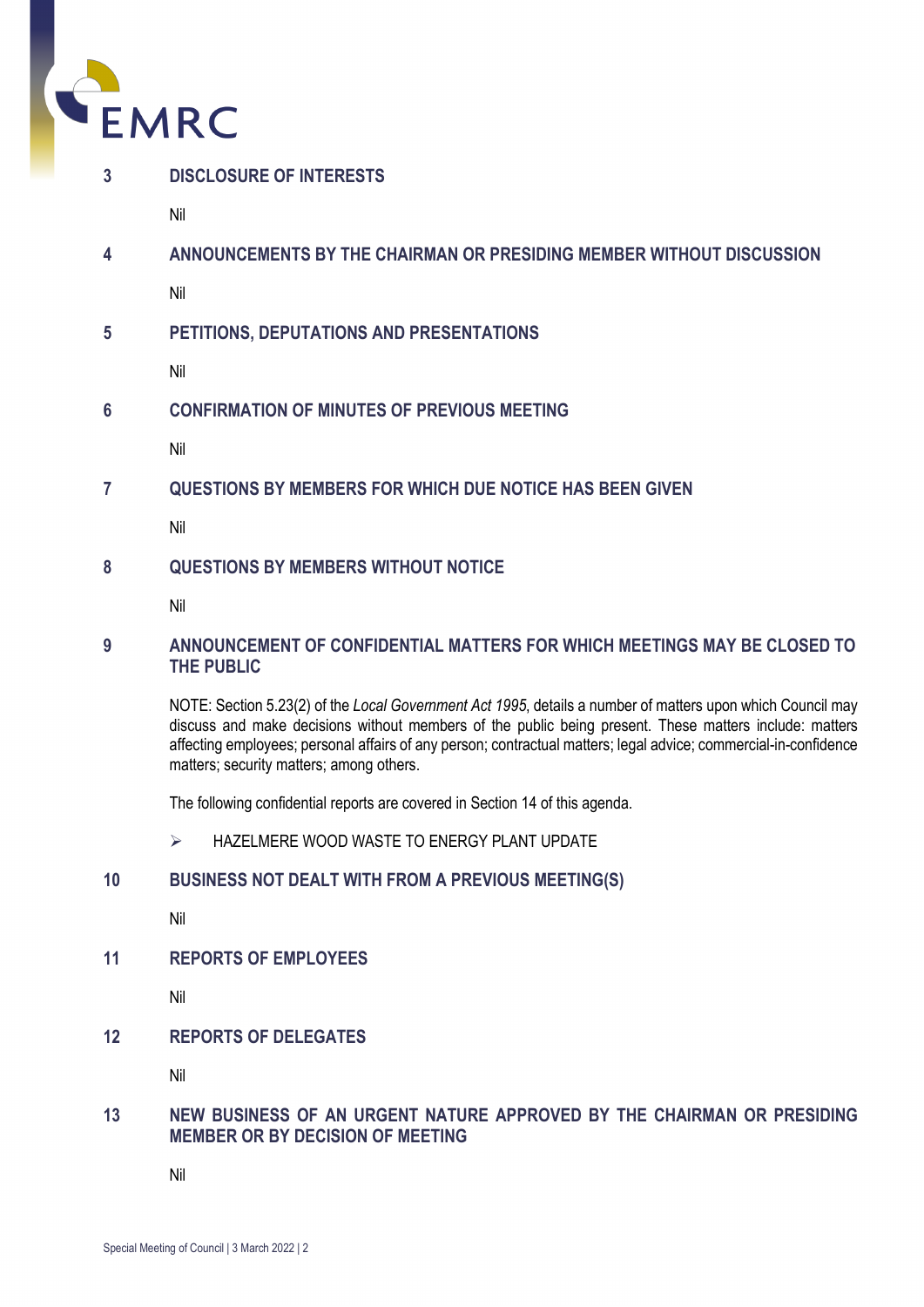

#### <span id="page-4-0"></span>**14 CONFIDENTIAL MATTERS FOR WHICH THE MEETING MAY BE CLOSED TO THE PUBLIC**

#### **RECOMMENDATION (Closing Meeting to the Public)**

That with the exception of ……………………, the meeting be closed to members of the public in accordance with Section 5.23(2) of the *Local Government Act 1995* for the purpose of dealing with matters of a confidential nature.

#### **COUNCIL RESOLUTION**

#### MOVED CR THOMAS SECONDED CR ZANNINO

THAT WITH THE EXCEPTION OF THE CHIEF EXECUTIVE OFFICER, CHIEF FINANCIAL OFFICER, CHIEF OPERATING OFFICER, CHIEF PROJECT OFFICER, CHIEF SUSTAINABILITY OFFICER, MANAGER FINANCIAL SERVICES, MANAGER PROCUREMENT AND GOVERNANCE, MANAGER INFORMATION SERVICES, CONSULTANT LAW CENTRAL LEGAL, EXECUTIVE ASSISTANT TO THE CHIEF EXECUTIVE OFFICER AND PERSONAL ASSISTANT TO THE CHIEF FINANCIAL OFFICER THE MEETING BE CLOSED TO MEMBERS OF THE PUBLIC IN ACCORDANCE WITH SECTION 5.23 (2) OF THE *LOCAL GOVERNMENT ACT 1995* FOR THE PURPOSE OF DEALING WITH MATTERS OF A CONFIDENTIAL NATURE.

#### **MOTION CARRIED 8/1**

| For:            | Crs Congerton, O'Connor, Hamilton,      |
|-----------------|-----------------------------------------|
|                 | MacWilliam, Thomas, Daw, Jeans, Zannino |
| <b>Against:</b> | Cr Ostaszewskyj                         |

The doors of the meeting were closed at 7.05pm.

The Chief Executive Officer, Chief Financial Officer, Chief Operating Officer, Chief Project Officer, Chief Sustainability Officer, Manager Financial Services, Manager Procurement and Governance, Manager Information Services, Mr Greg Mohen (Consultant - Law Central Legal), Executive Assistant to the Chief Executive Officer and Personal Assistant to the Chief Financial Officer remained in Council Chambers.